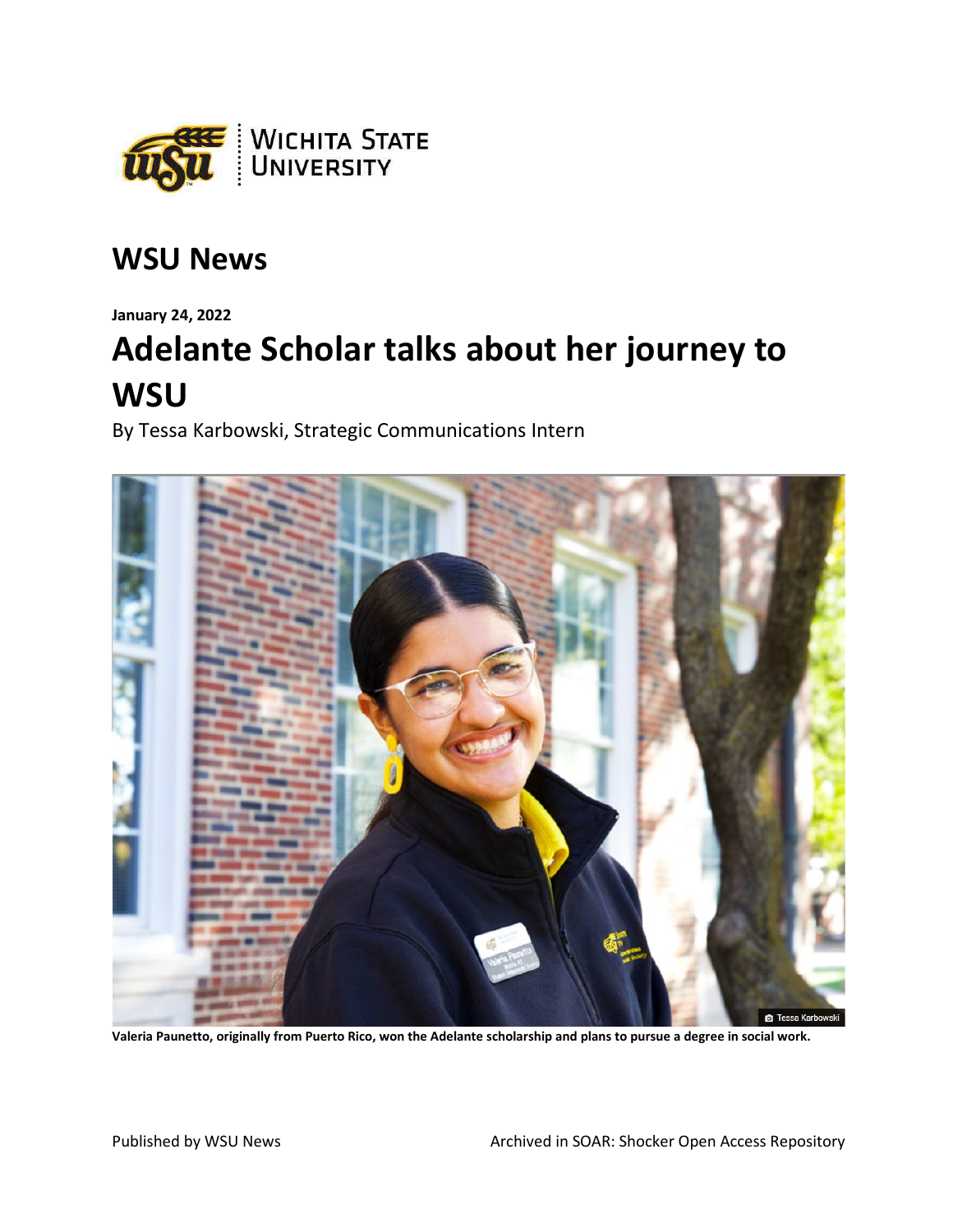Valeria Paunetto was sifting through her email when she saw an application for the Adelante Scholarship. She doubted her chances but decided to apply anyway.

After a couple of weeks, Valeria received a call. She picked it up and learned that she had won a \$20,000 Adelante Scholarship to attend Wichita State University. She is part of the first group at Wichita State University to receive the Adelante scholarship and wants to be an example to future candidates.

"It's been a rollercoaster — an experience with its ups and downs, but I am here now and that is the important thing," said Valeria, a freshman studying social work at Wichita State.

Adelante, which means to move forward, is a scholarship offered to people of minority backgrounds who demonstrate the promise of a bright future.

"When I got this scholarship, it was really something that changed my life. That was the moment where I realized all my hard work paid off and if I can do it anyone can."

-Valeria Paunetto

Valeria was born in Puerto Rico and lived there most of her life until 2016 when she moved to Wichita with her family and began attending middle school.

"I had to both speak and write in English 24/7," Valeria said. "It was a difficult transition, but I made it through my first year with good grades after a lot of tears and hard work."

Unfortunately, Valeria recounts that her high school not only lacked diversity, but she also still struggled with bullying and discrimination.

"I had a reality check in high school," Valeria said. "I realized I can either let this get to me and give them the pleasure that they just let a person of color down, or I can show them that those stereotypes and hate are not going to do anything to me."

Despite these challenges, Valeria is proud of what she has been able to accomplish. "As a Latina woman, I definitely walk around campus with my head up high letting people know that when I walk into a room, that I am Latina, and more specifically, that I am Puerto Rican," Valeria said. "It is very dear to my heart."

For Valeria, receiving the Adelante Scholarship validated all the efforts she had made as a student, and how important it was that she persevered.